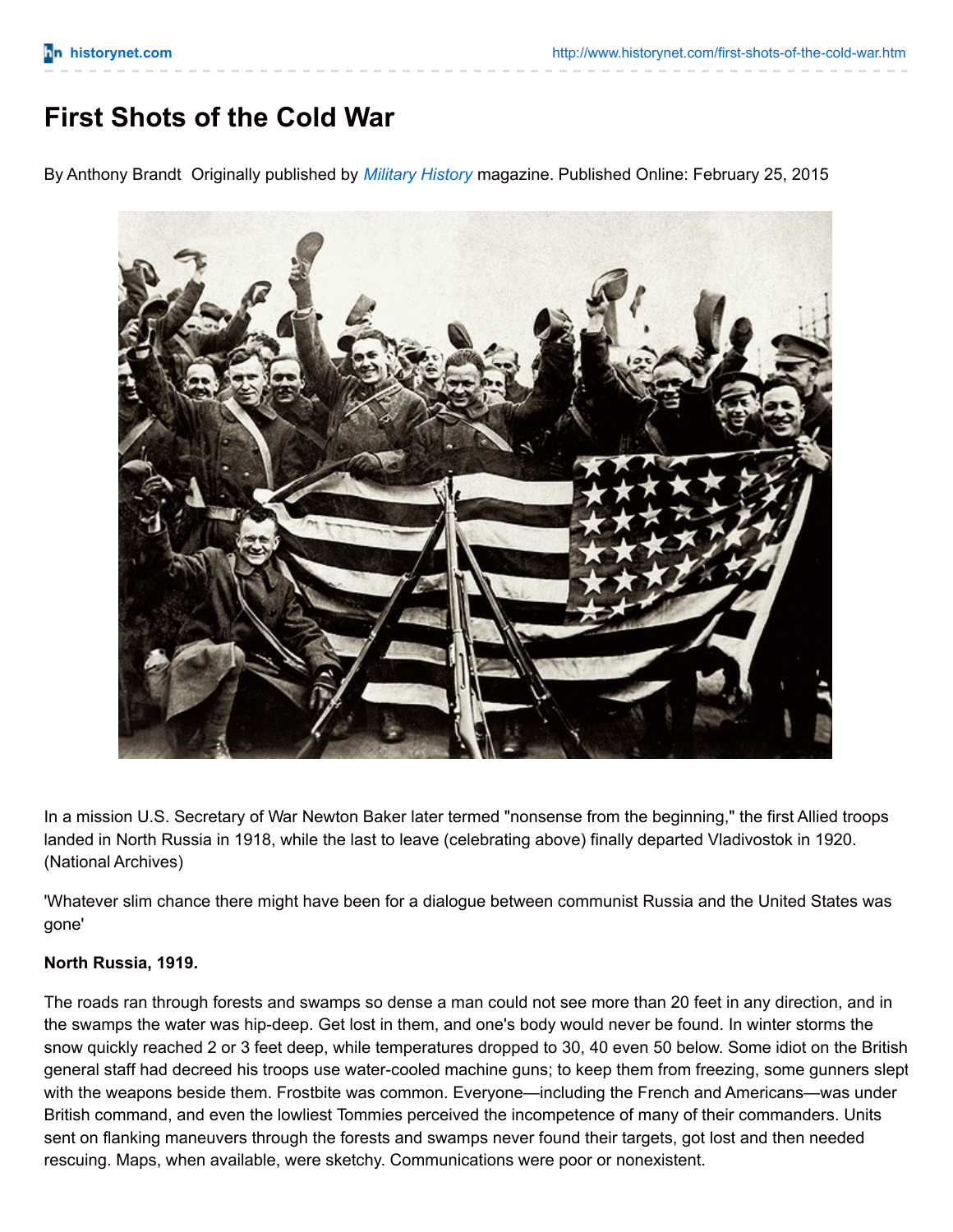## **Subscribe Today**

- Did you enjoy our article?
- Read more in *Military History* [magazine](https://ssl.palmcoastd.com/0942D/apps/DES_MHY?ikey=I**DP1)
- *Subscribe online and save nearly 40%!!!*



And among soldiers was the building refrain—*What are we doing here? Why are we here, in north Russia, fighting Bolos (Bolsheviks)?* The stated Allied objective was the town of Vologda, some 300 miles south of their position at the junction of the Trans-Siberian Railroad and lines leading south to Moscow and north to Arkhangelsk. But as the inept Bolshevik forces the Allies had faced in the fall of 1918 stiffened into the stronger, better-trained Sixth Army over the winter, it became obvious Vologda was out of reach. Why *were* they there? On taking over in November 1918 Brig. Gen. Edmund Ironside had bluntly explained to his officers and troops they were there fighting for their lives. It was true. By December the ice that gave the White Sea its name was closing the port of Arkhangelsk. Thanks to the warm waters of the North Atlantic Current, the port at Murmansk, on the Barents Sea, remained open, but to reach it would have meant crossing hundreds of miles of roadless swamp and forest in the winter. There was no escape, then. They had no choice but to hold their ground.

But what were they doing there? Why, in the opening stages of the Russian Civil War, were American troops being sent not only to Arkhangelsk and Murmansk in far western Russia but also to Vladivostok and up into Siberia in extreme eastern Russia? What business was it of the United States that the Bolsheviks had seized control, or that forces were gathering within Russia to try to reclaim the country? President Woodrow Wilson had insisted that, while he wanted to make the world safe for democracy, it was American policy not to interfere in the internal affairs of other countries. Yet that was exactly what he was doing. What had changed his mind?

The intervention would turn out to be one of the notable missteps of Wilson's career, and the world is still living with its consequences. It would turn communist Russia, whose rulers were already hostile to Western powers—though indeed willing to exploit their technical know-how and personnel to organize their railroads and help them industrialize —into a permanent enemy. The late diplomat and historian George Kennan wrote that U.S. military intervention killed whatever germ of hope existed for a better relationship between the two countries. "It was precisely this possibility [of some level of cooperation and understanding)—the most important that could be imagined from the standpoint of the long-term future of both the Russian and American peoples and indeed of mankind generally—that was sacrificed to the slender and evanescent baubles of the military intervention."

That intervention took shape late in World War I after the Bolsheviks rose up in October 1917 and promptly sued for a separate peace with Germany and the Central Powers. Even before the Bolsheviks took over, the Russian army had been falling apart. Major campaigns had failed spectacularly; morale had collapsed; there were mutinies in Ukraine. Many Russians, regardless of ideology, were fed up. The effect was to essentially close the Eastern Front. Suddenly, vast numbers of battle-hardened German troops—more than 40 divisions—could be transferred to the Western Front, enough of them, Germany believed and the Allies feared, to break the four-year stalemate the war had become. The United States had officially entered the war in April 1917, but not until the spring of 1918 did American troops began to arrive in Europe in significant numbers, and they were untested in combat. By then the governments of Russia and the Central Powers had signed the Treaty of Brest-Litovsk, which officially ended Russian participation in the war and also put large swaths of western Russian territory (present-day Eastern Europe) into German hands.

For the Allies these developments were disastrous. They saw the Russian collapse not only as a defeat and a possible deathblow to the Allied war effort in the west, but also as a chance for Germany to extend its power, not to mention its territory, even farther east than the boundary designated by the Brest-Litovsk Treaty. This fear was not unreasonable; even as the treaty was under negotiation, German forces pushed deeper into Ukraine. Finland was embroiled in a civil war, with Germany supporting the White side against the Bolshevik-backed Reds, and the Allies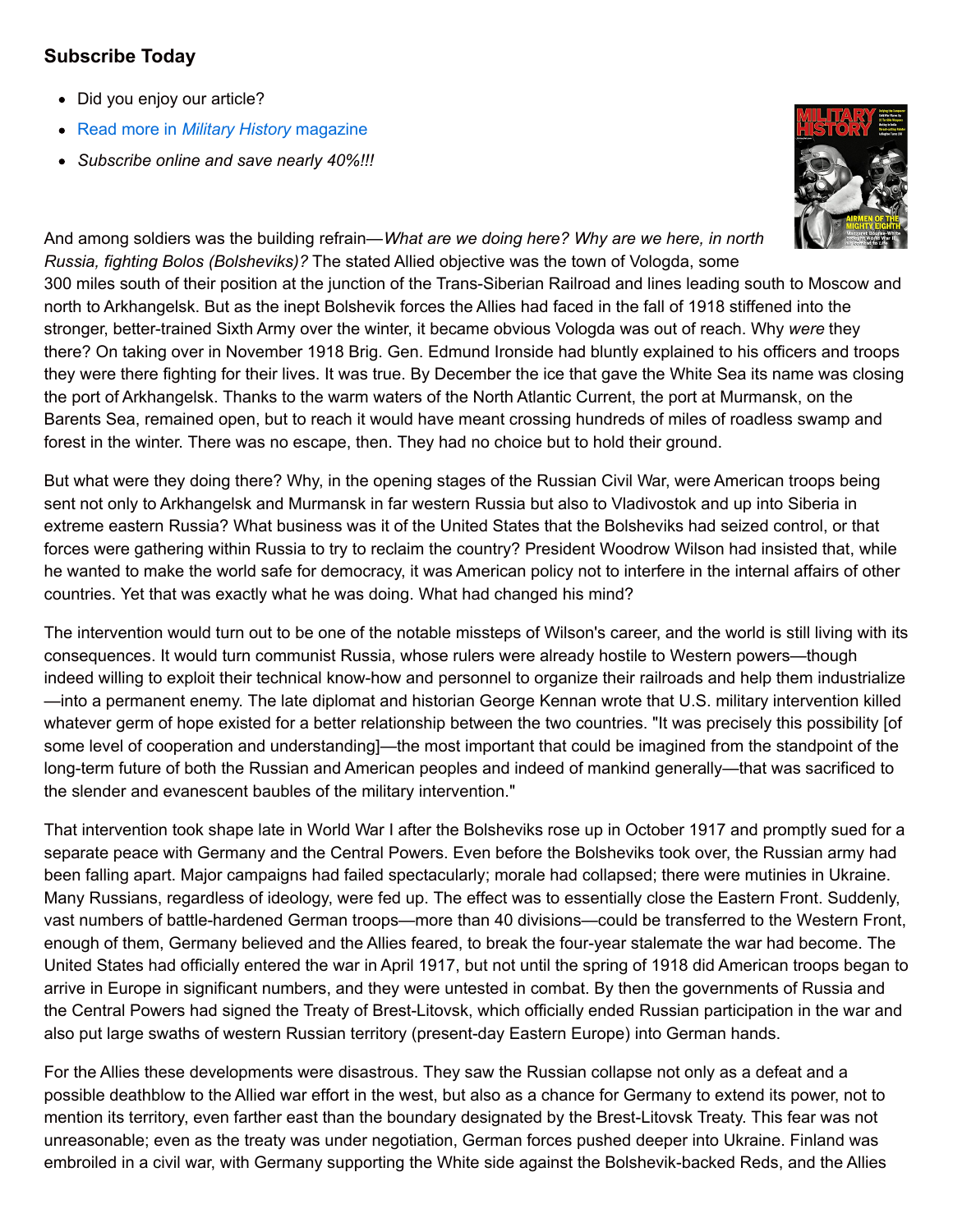worried Germany would move its own troops toward Murmansk and Arkhangelsk under cover of this support. In 1917 the Allies had sent Russia thousands of tons of military supplies, which sat on docks in Arkhangelsk, Murmansk and Vladivostok, free for whoever could take them.

To complicate matters, the treaty freed thousands of prisoners of war from camps in Siberia, which placed Germans, Hungarians, Czechs and a half-dozen other nationalities on the railroads inside Russia, making the situation inside the sprawling and fractured nation yet more volatile. Bolshevik control of the country was at best tenuous and concentrated in the cities. Open civil war had not broken out, but dozens of what came to be known as White Russian —primarily nationalist and anti-Bolshevik—forces were quietly gathering throughout Russia, waiting for the right moment to strike.

On March 21, 1918, using forces beefed up by the troops transferred from the Eastern Front, Germany launched an offensive against the exhausted Allied armies on a 50-mile front in France and penetrated farther than they had at any other time in the war. German forces advanced to within 60 miles of Paris, putting the City of Light within range of their new long-range superguns. The French and British were desperate to reopen a front in the east.

And they wanted to include the Americans. But Wilson would have none of it. In his "Fourteen Points" speech, delivered on Jan. 8, 1918, the president had made his support for the self-determination of nations quite clear, and he had no wish and saw no reason to interfere in Russian internal affairs. Such an intervention went against his own idealistic policy and had little support in the U.S. War Department, which thought it wildly impractical. The British and French did all they could to persuade Wilson to change his mind, but he would not budge.

Military intervention seemed a bad idea on many levels. No invading army since the Mongols in the 13th century had ever fared well on the Russian steppes, and the Allies did not intend to send an army, only a small force to keep the military stockpiles out of hostile hands, rouse the Russians to resist German domination and persuade the new Soviet leaders they stood to lose more under German hegemony than they had to gain. "It was not our business to determine whether the Bolshevik or the anti-Bolshevik sections of the Russian peoples would ultimately dominate," insisted British Prime Minister David Lloyd George. "Our one concern was to prevent the vast and productive area of the Russian empire from becoming subject to the Central Powers and a source of supply for them in the war." To do so, the Allies would reopen the Eastern Front, in turn taking pressure off the Western Front.

Was it a reasonable idea? Not in the chaotic, highly unpredictable situation that prevailed in Russia at the time. The Bolsheviks were weaker than they themselves knew and were laboring under the profound delusion that their takeover of the Russian government would spark a global revolution of the proletariat, who would throw off the yoke of capitalist servitude, refuse to continue fighting the world war and forever end imperialism. But on the tactical level the Bolsheviks were divided among themselves. Leon Trotsky, then minister of war, welcomed Allied intervention in the north to keep the Finns and/or Germans out of Murmansk, while Vladimir Lenin wanted no Allied help of any kind. The Russian revolution, meanwhile, was not liberating the proletariat from any chains. If it was having an international effect at all, it was among Russia's neighbors, where long pent-up nationalistic feelings among Poles, Ukrainians and Latvians as well as other ethnic groups in the Russian south were bursting forth.

To make the situation even more complex, an entire foreign army—the Czechoslovak Legion, with some 60,000 armed men—was moving east inside Russia toward Vladivostok. The Czechs and Slovaks, then part of the Austro-Hungarian empire, were among those nationalistic groups who sought independence and had joined the Allied cause when the war began in 1914 in hopes of winning it. They had fought, very effectively, alongside the Russians. Russia may have left the war, but the Czechs and Slovaks had not. Since there was no exit from Russia to the west, the Allies planned to send them east on the Trans-Siberian Railroad to Vladivostok, then take them to Europe by sea to help rescue the Allies from the German Spring Offensive—a move that, of course, required the cooperation of the Bolsheviks.

Chaos and confusion were the order of the day—and it would get worse.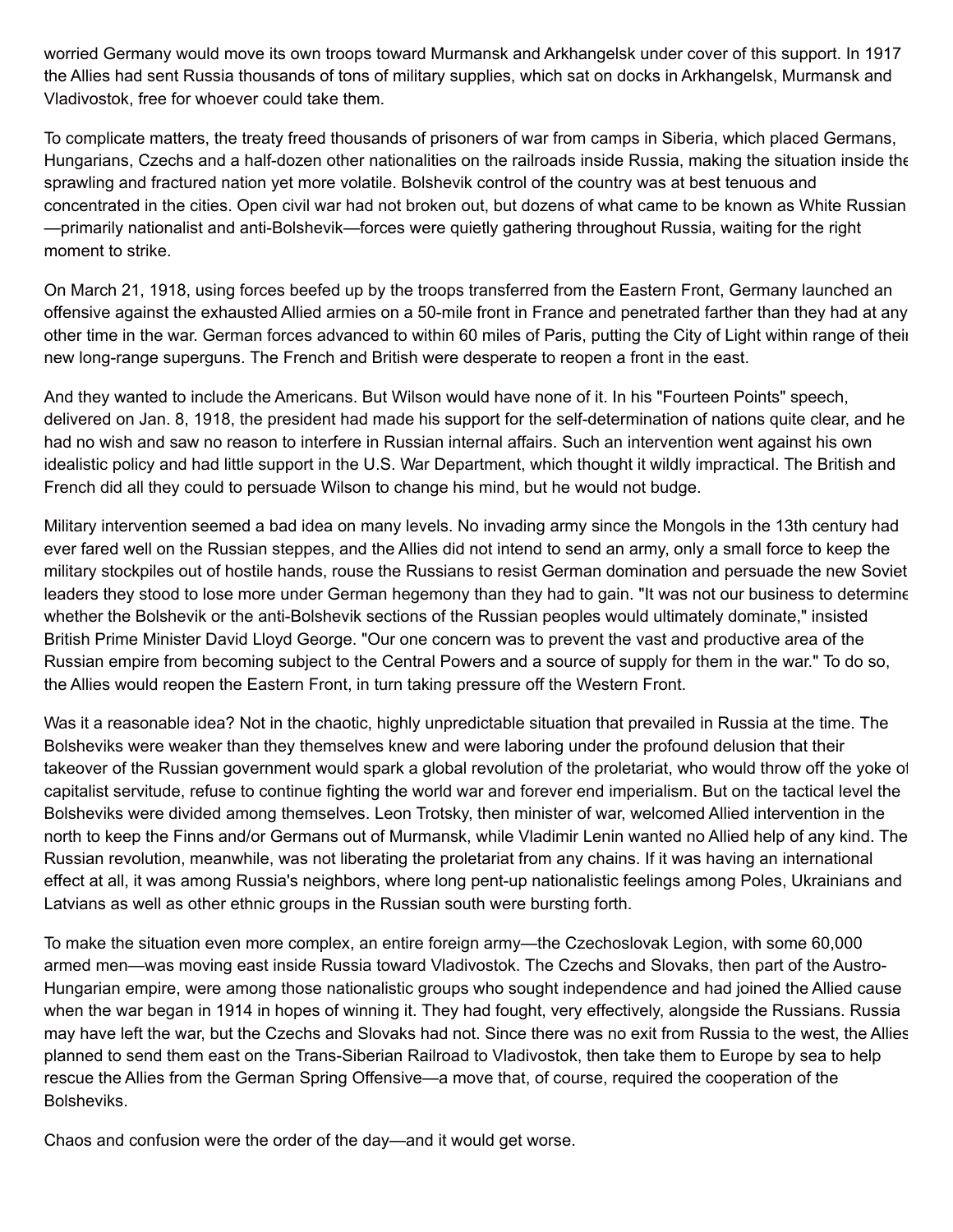On May 14, 1918, at a siding in central Russia, a westbound train carrying released Hungarian prisoners pulled alongside an eastbound train carrying Czechoslovak legionaries to Vladivostok. The occupants of the trains taunted one another. Then one of the Hungarians threw a chunk of scrap metal through an open train window, mortally wounding one of the legionaries. Infuriated, the legionaries pulled the Hungarian from the car and killed him on the spot. The legionaries were armed; the Hungarians were not. One can imagine the uproar. When Trotsky heard about it, he ordered Soviet units up and down the line to disarm the legionaries. He seemed to have forgotten he did not have much of an army. Nowhere in the Russia's vast interior were Soviet enclaves up to this task. The Czechs fought their way to Vladivostok and by the end of the summer controlled most of the Trans-Siberian Railroad, including Vladivostok itself. This was enough to bring White Russian resistance to the Bolsheviks into the open. The civil war was on. It would last until 1921 and claim more than 7 million Russian lives—"five times as many," wrote military historian John Keegan, "as had been killed in the fighting of 1914–17."

This was the context that finally changed Woodrow Wilson's mind. He knew it was a mistake, his own War Department knew it was a mistake, but the Allies had pressed him so hard for so long that he began to feel they would lose all confidence in him if he didn't accede. The irony is that by July 1918, when he made his decision, American soldiers were beginning to make a difference on the Western Front. Germany's Spring Offensive had ultimately come to grief. The Allies were counterattacking, and American soldiers were demonstrating an enthusiasm for action that astonished the war-weary French and British. The offensive had cost Germany dearly—300,000 casualties in March, 120,000 in April—leaving it with no further manpower reserves.

The first Americans sent to north Russia arrived in late summer. In Murmansk the governing Soviet was happy to see them; officials perceived the threat from the Germans and Finns on their border, and they knew Moscow cared nothing about the local situation. Trotsky had acted alone when he invited the Allies to help defend the north against German or Finnish encroachment. Lenin hated all the Western powers, and believing worldwide revolution was coming, he countermanded Trotsky's orders, but it was too late. In increasingly bitter exchanges between Murmansk and Moscow, the local Soviet in effect declared its independence from Moscow. Allied forces landed, took over the railroad and began to move south. In Arkhangelsk, a couple hundred miles away, officials were hostile, but by the time Allied ships arrived in August, a coup had replaced the local government, and the troops landed without any loss of life.

The plan was to advance south in a multipronged movement toward the railway intersection at Vologda in order to link up with the Czechoslovak Legion—which had supposedly been diverted from its drive toward Vladivostok and turned back to the north—and form a new Eastern Front. The possibility of such a hookup was evaporating even as the need for such a front was vanishing. In north Russia some 7,000 British and Commonwealth troops, 5,000 Americans, 2,000 French, 1,000 Serbians and Poles, and several thousand White Russians ended up facing not Germans but the increasingly powerful and capable Red Army. All the elements were in place for a fiasco. To cap it off the indomitable Ironside was told only when he took command that the Supreme War Council had decided to continue fighting in north Russia even if the Germans gave up—a decision his superiors had not bothered to communicate or explain to the Allied officers in the Russian north.

It was a small war, but a very real one. There were many separate fronts, and the action in places was very intense. The Red Army enjoyed artillery superiority; it had longer-range guns—and more of them. The sides fought each other all through the fall, into late December and in some spots even later. In the snow and intense cold, frostbite multiplied the usual agonies of combat.

The Americans, who called themselves the Polar Bears, fought well but chafed under British command. The war was over in Europe, but they continued to fight, and no one could tell them why. The Bolsheviks, on the other hand, were fighting for their ideology on Russian soil, and getting better at it. All winter long there were artillery duels but little infantry action. Everyone had dug in. In February 1919 troops of a Yorkshire battalion ordered to the front refused to move, only relenting after their colonel put them through rigorous exercises and wore down their resistance. Then a French battalion flatly refused to fight. They were sent home. The message was clear: *The war on the Western Front is over. Why are we still fighting?*